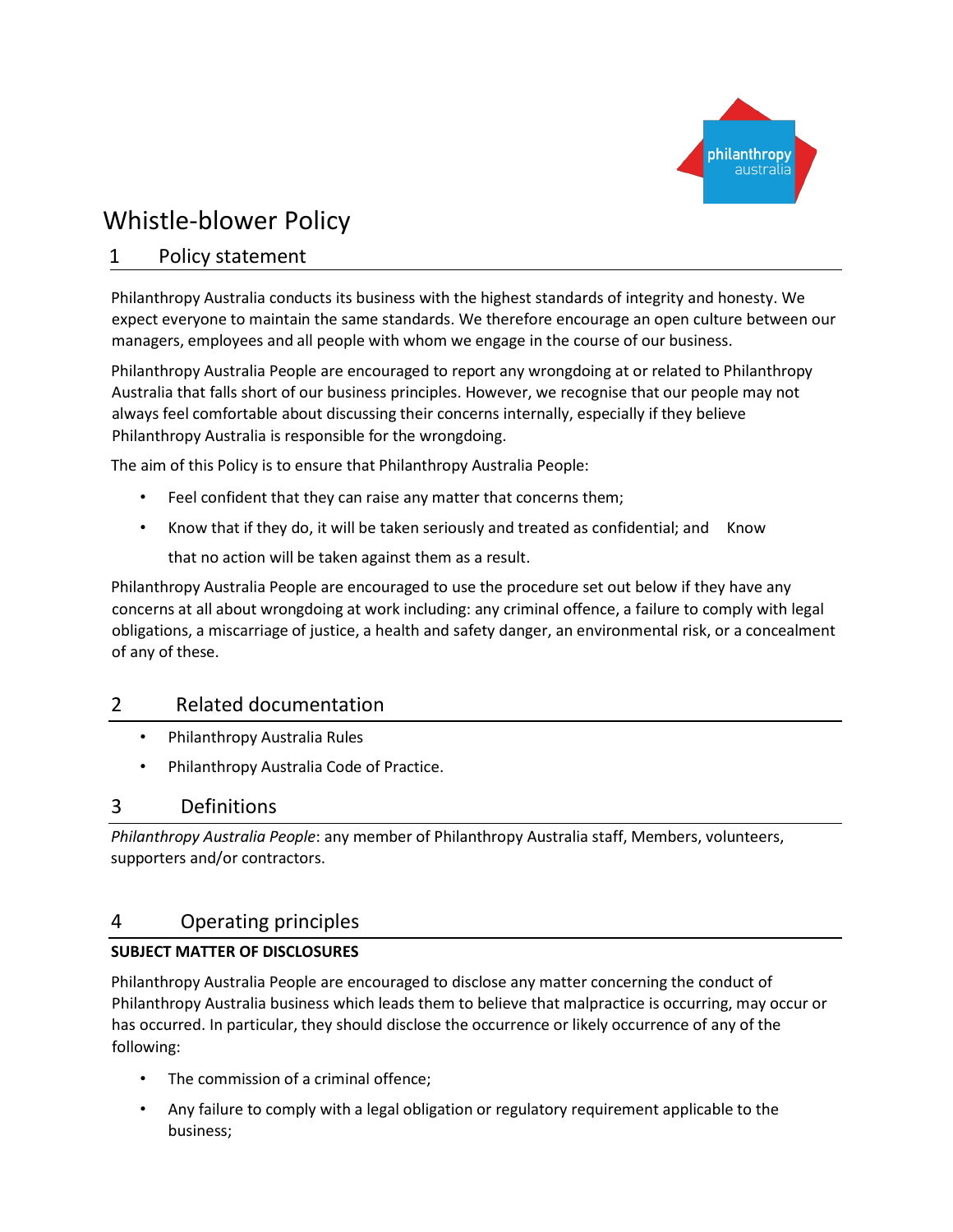- Any risk to health and safety;
- Any damage to the environment; and
- The concealment of information that reveals any of the above matters.

#### 5 Procedure

#### **WHO**

Normally, Philanthropy Australia People should raise their concerns with the CEO. However, if the activity they wish to report involves the CEO, or they think it is inappropriate to disclose the information directly to the CEO for any reason, then they should raise their concerns with the Board Chair, or Vice Chair of Philanthropy Australia.

If they would like to raise their concerns externally then the contacts are:

The Chair of the Finance, Audit, Risk & Compliance Committee (and PA Board member)

Contact should be made via the Philanthropy Australia head office switchboard (03 9662 9299) or via the confidential email [whistleblower@philanthropy.or.au](mailto:whistleblower@philanthropy.or.au) and the Chairperson will call them back.

The caller does not need to disclose why they are calling or provide any details of their concerns.

#### **CONFIDENTIAL**

Any disclosure under this procedure will be treated as completely confidential and will not result in any report to anyone within our organisation unless they agree to the contrary, or it is required by law.

#### **ANONYMOUS**

Philanthropy Australia People may raise any concerns under the procedure anonymously, in writing, to the appropriate person. However, if they remain anonymous, then this may hamper our ability to investigate the concerns.

#### **INVESTIGATION**

Philanthropy Australia will try to investigate the matter concerned as soon as is practicable. The person raising the concern will normally be contacted to confirm that this investigation is taking place. They may be requested to put their concerns in writing, or to attend as a witness during any stage of the investigation. If the person is requested to attend, then they will normally be permitted to be accompanied by an appropriate support person.

Once a concern is raised and warrants investigation, it may not be able to be stopped if Philanthropy Australia thinks it needs to be progressed. Philanthropy Australia will handle the matter as sensitively as possible during the course of the investigation.

#### **OUTCOME**

If possible, the person raising the issue will be informed of the outcome of the investigation, and of any action that is proposed to rectify any established malpractice.

#### **DISSATISFIED**

If the person raising the issue is unhappy about the speed or conduct of the investigation, or the way in which the matter has been resolved, then they should confirm their concerns in writing to the Chairperson of the Board.